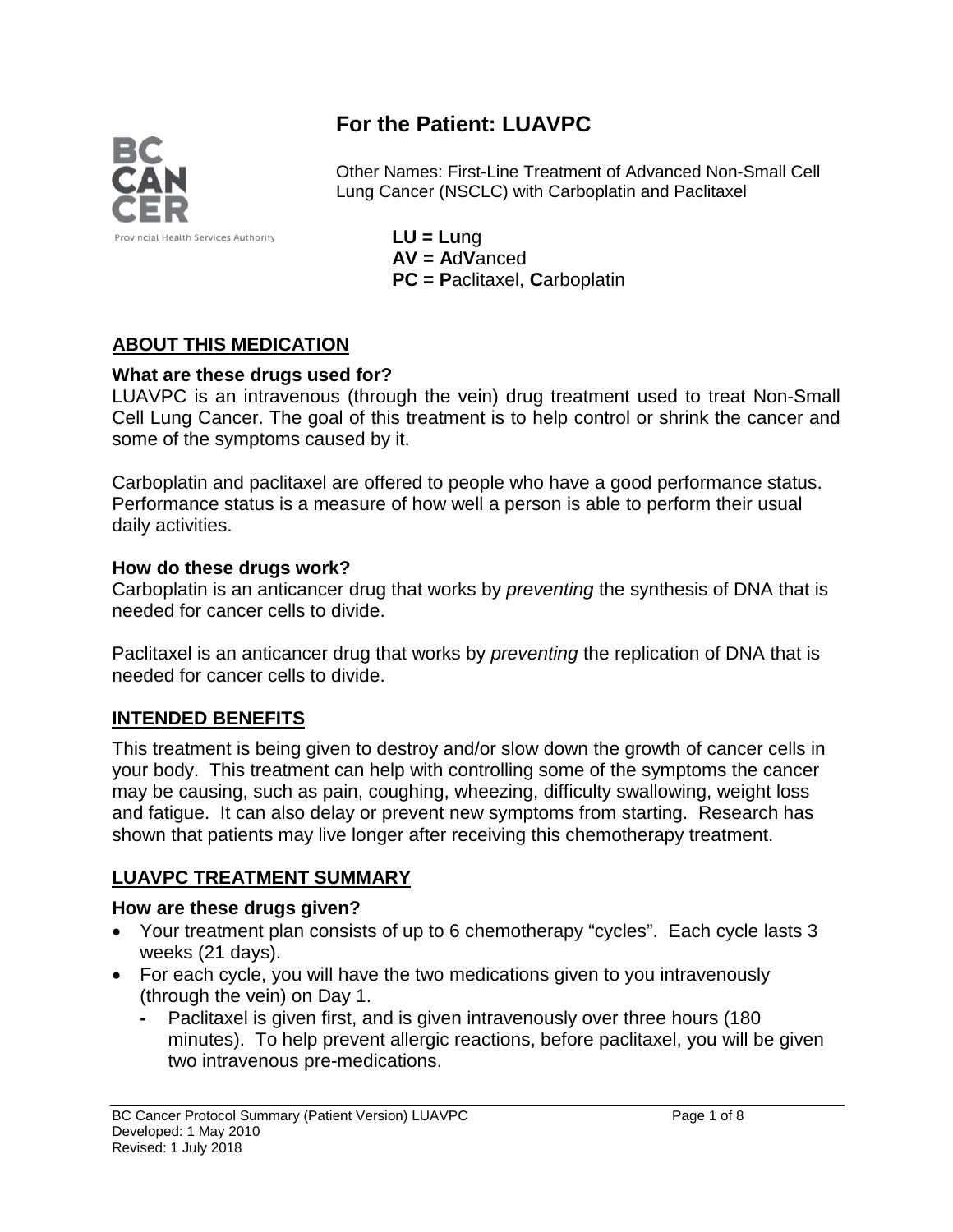**-** Carboplatin is given last, and is given intravenously over half-an-hour (30 minutes).

## **What will happen when I get my drugs?**

- A blood test is done within one month of starting treatment.
- A blood test is also done before Day 1 of each cycle.
- The dose and timing of your chemotherapy may be changed based on your blood test results and/or other side effects.
- Your very first treatment will take longer than other treatments because a nurse will be reviewing the possible side effects of your chemotherapy plan and will discuss with you how to manage them. *It is a good idea to bring someone with you to your first chemotherapy appointment.*
- You will be given a prescription for anti-nausea medications (to be filled at your regular pharmacy). Please bring your anti-nausea medications with you for each treatment. Your nurse will tell you when to take the anti-nausea medication.
- You also need to take your anti-nausea drugs at home after therapy. It is easier to prevent nausea than to treat it once it happens, so follow directions closely.

| Day 1             | Day 2     | Day 3     | Day 4     | Day 5     | Day 6         | Day 7     |
|-------------------|-----------|-----------|-----------|-----------|---------------|-----------|
| <b>Blood Test</b> | <b>No</b> | <b>No</b> | <b>No</b> | No        | <b>No</b>     | <b>No</b> |
| Premedications,   | chemo     | chemo     | chemo     | chemo     | chemo         | chemo     |
| Paclitaxel,       |           |           |           |           |               |           |
| Carboplatin       |           |           |           |           |               |           |
| Day 8             | Day 9     | Day 10    | Day 11    | Day 12    | Day 13        | Day 14    |
| <b>No</b>         | <b>No</b> | <b>No</b> | <b>No</b> | <b>No</b> | <b>No</b>     | <b>No</b> |
| chemo             | chemo     | chemo     | chemo     | chemo     | chemo         | chemo     |
| Day 15            | Day 16    | Day 17    | Day 18    | Day 19    | <b>Day 20</b> | Day 21    |
| <b>No</b>         | <b>No</b> | <b>No</b> | No        | No        | <b>No</b>     | <b>No</b> |
| Chemo             | chemo     | chemo     | chemo     | chemo     | chemo         | chemo     |

## **LUAVPC TREATMENT PROTOCOL**

**Start Date: Constant Date: Constant Date:** 

**Cycle 1:**

## **This 21-day cycle will repeat up to 5 more times**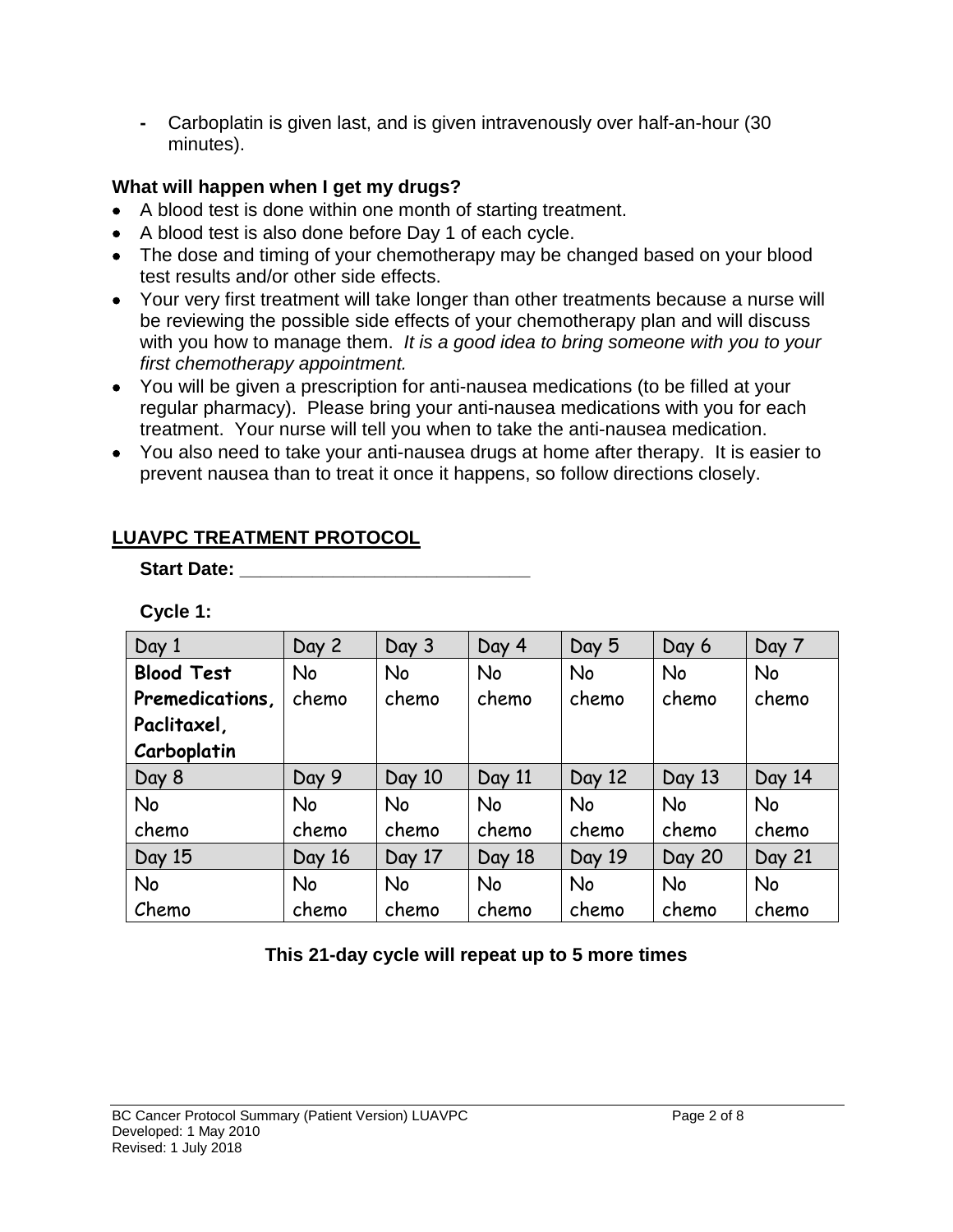#### **CHEMOTHERAPY SIDE EFFECTS AND MANAGEMENT**

#### **Are there any risks?**

• Unexpected and unlikely side effects can occur with any drug treatment. The ones listed below are particularly important for you to be aware of.

| <b>SERIOUS SIDE EFFECTS</b>                                                                                                                                                                                                                                                                        | How common<br>is it? | <b>MANAGEMENT</b>                                                                                                                                                                                                                                                                                                                                                                                                                                                                                                                                                                                                                                            |
|----------------------------------------------------------------------------------------------------------------------------------------------------------------------------------------------------------------------------------------------------------------------------------------------------|----------------------|--------------------------------------------------------------------------------------------------------------------------------------------------------------------------------------------------------------------------------------------------------------------------------------------------------------------------------------------------------------------------------------------------------------------------------------------------------------------------------------------------------------------------------------------------------------------------------------------------------------------------------------------------------------|
| Your white blood cells may<br>decrease 8-11 days after your<br>treatment. They usually return<br>to normal in 3 weeks. White<br>blood cells protect your body<br>by fighting bacteria (germs)<br>that cause infection. When<br>they are low, you are at<br>greater risk of having an<br>infection. | <b>Very Common</b>   | To help prevent infection:<br>Wash your hands often and always after using the bathroom.<br>Take care of your skin and mouth by gently washing<br>regularly.<br>Avoid crowds and people who are sick.<br>Call your doctor <i>immediately</i> at the first sign of an <i>infection</i><br>$\bullet$<br>such as fever (over 100°F or 38°C by an oral thermometer),<br>chills, cough or burning when you pass urine.                                                                                                                                                                                                                                            |
| Your platelets may decrease<br>8-11 days after your treatment.<br>They usually return to normal<br>in 3 weeks. Platelets help to<br>make your blood clot when you<br>hurt yourself. You may bruise<br>or bleed more easily than<br>usual.                                                          | <b>Very Common</b>   | To help prevent bleeding problems:<br>Try not to bruise, cut or burn yourself.<br>Clean your nose by blowing gently, do not pick your nose.<br>$\bullet$<br>Avoid constipation.<br>$\bullet$<br>Brush your teeth gently with a soft toothbrush as your gums<br>may bleed more easily.<br>Some medications such as ASA (e.g., ASPIRIN®) or ibuprofen<br>(e.g., ADVIL®) may increase your risk of bleeding.<br>Do not stop taking any medication that has been prescribed<br>$\bullet$<br>to you by your doctor (e.g., ASA for your heart).<br>For minor pain, try acetaminophen (e.g., TYLENOL®) first,<br>but occasional use of ibuprofen may be acceptable. |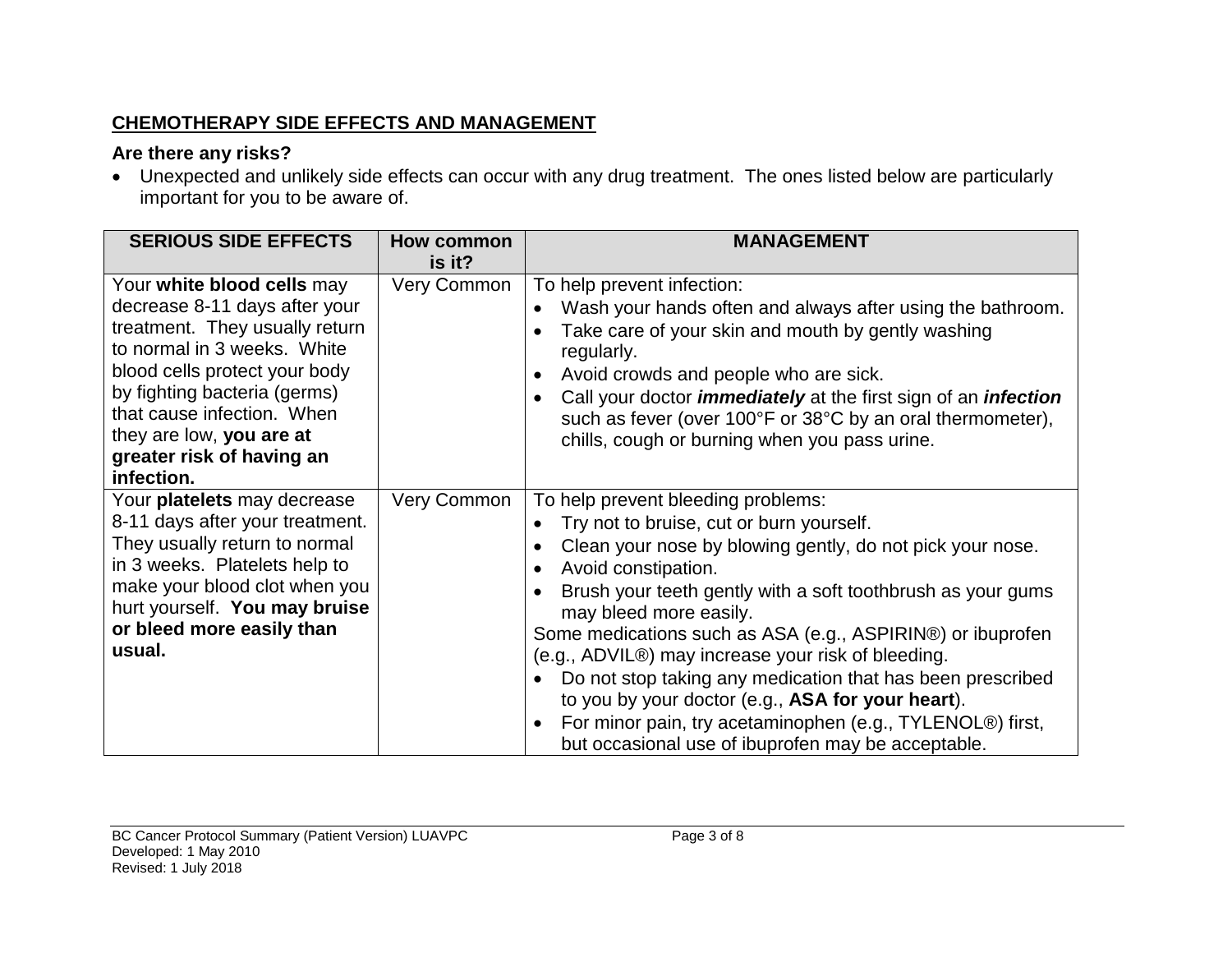| <b>SERIOUS SIDE EFFECTS</b>                                                                                                                                                                                                                             | <b>How common</b><br>is it? | <b>MANAGEMENT</b>                                                                                                                                                                                                                                                                                                                                                                                                                                                                              |
|---------------------------------------------------------------------------------------------------------------------------------------------------------------------------------------------------------------------------------------------------------|-----------------------------|------------------------------------------------------------------------------------------------------------------------------------------------------------------------------------------------------------------------------------------------------------------------------------------------------------------------------------------------------------------------------------------------------------------------------------------------------------------------------------------------|
| <b>Allergic reactions to</b><br>Paclitaxel often occur. Signs<br>of an allergic reaction include<br>flushing, rash, itching, swelling<br>and breathing problems.<br>These allergic reactions most<br>often occur during the first<br>hour of treatment. | Common                      | Dexamethasone is used to prevent allergic reactions. You<br>$\bullet$<br>will be given Dexamethasone before you receive Paclitaxel.<br>You will also be given other drugs to help prevent an allergic<br>reaction. One may make you drowsy.<br>Your nurse will monitor you for any signs that you may be<br>$\bullet$<br>developing an allergic reaction while receiving Paclitaxel.<br>Tell your nurse or doctor <i>immediately</i> if you notice any of the<br>$\bullet$<br>listed symptoms. |
| Paclitaxel contains alcohol<br>and may cause drowsiness.                                                                                                                                                                                                | Common                      | Do not drive a car or operate machinery soon after treatment.<br>$\bullet$                                                                                                                                                                                                                                                                                                                                                                                                                     |
| Paclitaxel burns if it leaks<br>under the skin.                                                                                                                                                                                                         | Very rare                   | Tell your nurse <i>immediately</i> if you feel pain, burning, stinging,<br>or any other change while the drug is being given.                                                                                                                                                                                                                                                                                                                                                                  |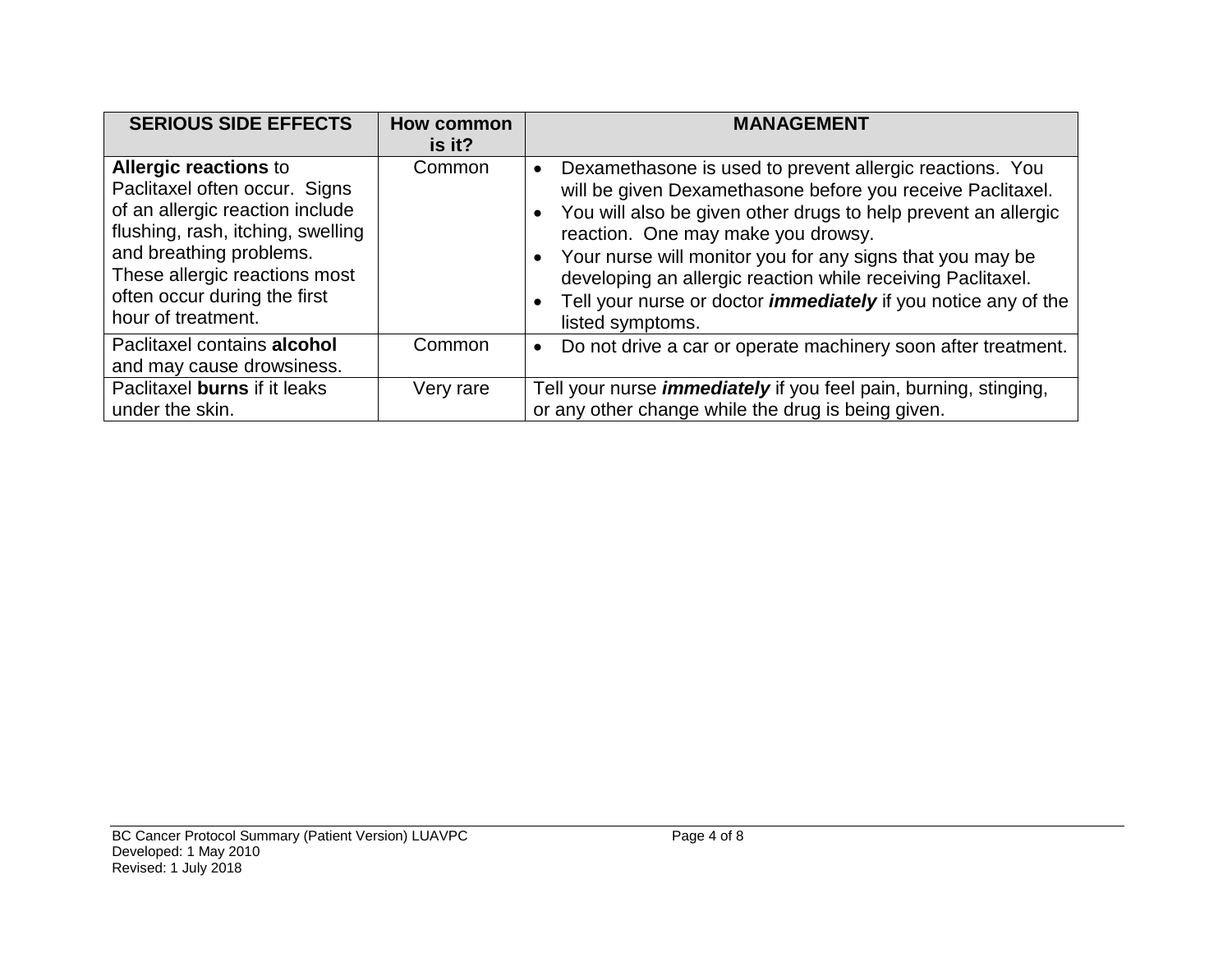| <b>OTHER SIDE EFFECTS</b>                                                                                                                                                                                                                                                                                                                                   | <b>How Common</b><br>Is It? | <b>MANAGEMENT</b>                                                                                                                                                                                                                                                                                                                                                                                                                                                                                                                                       |
|-------------------------------------------------------------------------------------------------------------------------------------------------------------------------------------------------------------------------------------------------------------------------------------------------------------------------------------------------------------|-----------------------------|---------------------------------------------------------------------------------------------------------------------------------------------------------------------------------------------------------------------------------------------------------------------------------------------------------------------------------------------------------------------------------------------------------------------------------------------------------------------------------------------------------------------------------------------------------|
| Hair loss is common and may<br>begin within a few days or<br>weeks of treatment. Your hair<br>may thin or you may become<br>totally bald. Your scalp may<br>feel tender. You may lose hair<br>on your face and body. Your<br>hair will grow back once your<br>treatments are over and<br>sometimes between<br>treatments. Colour and texture<br>may change. | <b>Very Common</b>          | Use a gentle shampoo and soft brush.<br>$\bullet$<br>Care should be taken with use of hair spray, bleaches, dyes<br>and perms.<br>Protect your scalp with a hat, scarf or wig in cold weather.<br>$\bullet$<br>Some extended health plans will pay part of the cost of a wig.<br>Cover your head or apply sunblock on sunny days.<br>$\bullet$<br>Apply mineral oil to your scalp to reduce itching.<br>$\bullet$<br>If you lose your eyelashes and eyebrows, protect your eyes<br>$\bullet$<br>from dust and grit with a broad-rimmed hat and glasses. |
| Nausea and vomiting may<br>occur after your treatment and<br>may last for 24 hours.                                                                                                                                                                                                                                                                         | Common                      | You will be given a prescription for anti-nausea drug(s) to take<br>before your chemotherapy treatment and/or at home. It is easier<br>to prevent nausea than to treat it once it has happened, so follow<br>directions closely.<br>Eat and drink often in small amounts.<br>Try the ideas in "Food Choices to Control Nausea".<br>$\bullet$                                                                                                                                                                                                            |
| Numbness or tingling of the<br>fingers or toes may occur.<br>This almost always returns to<br>normal, slowly, once your<br>treatments are over. This may<br>take several months.                                                                                                                                                                            | Common                      | Be careful when handling items that are sharp, hot or cold.<br>$\bullet$<br>Tell your doctor at your next visit, especially if you have<br>$\bullet$<br>trouble with buttons, writing, or picking up small objects.                                                                                                                                                                                                                                                                                                                                     |
| Muscle or joint pain may<br>occur a few days after your<br>treatment.                                                                                                                                                                                                                                                                                       | Common                      | You may take acetaminophen (e.g. TYLENOL®) or ibuprofen<br>$\bullet$<br>(e.g. ADVIL®) for mild to moderate pain. Tell your doctor if<br>the pain interferes with your usually daily activities.                                                                                                                                                                                                                                                                                                                                                         |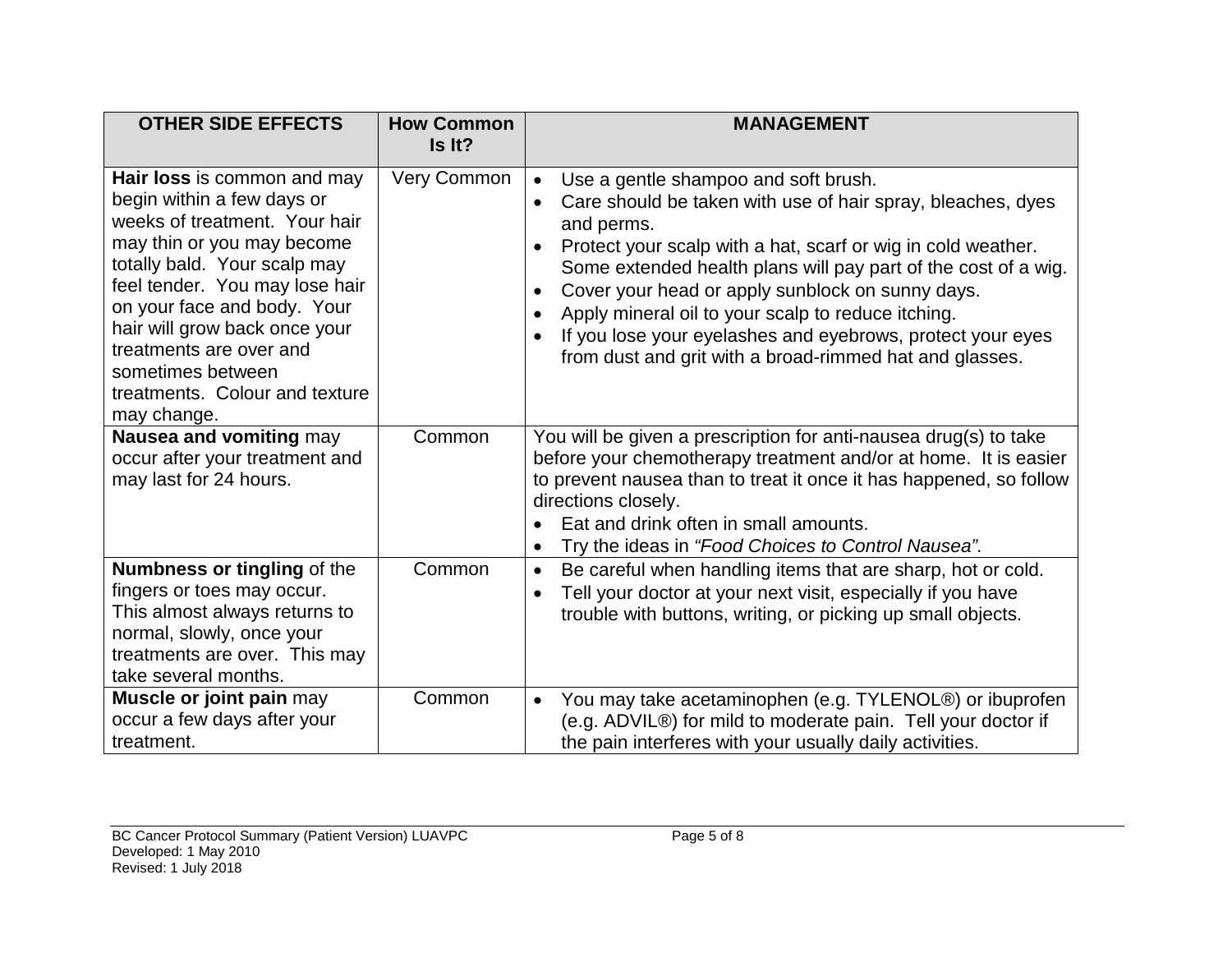| <b>OTHER SIDE EFFECTS</b>                                                                                                                                                                               | <b>How Common</b><br>Is It? | <b>MANAGEMENT</b>                                                                                                                                                                                                                                                                      |
|---------------------------------------------------------------------------------------------------------------------------------------------------------------------------------------------------------|-----------------------------|----------------------------------------------------------------------------------------------------------------------------------------------------------------------------------------------------------------------------------------------------------------------------------------|
| <b>Constipation or diarrhea may</b><br>occur.                                                                                                                                                           | Common                      | To help constipation:<br>Exercise if you can.<br>$\bullet$<br>Drink plenty of liquids (8 cups a day).<br>$\bullet$<br>Try ideas in "Suggestions for Dealing with Constipation".<br>To help diarrhea:<br>Drink plenty of liquids.<br>Eat and drink often in small amounts.<br>$\bullet$ |
| <b>Tiredness</b> or lack of energy                                                                                                                                                                      | Common                      | Avoid high fibre foods.<br>Do not drive a car or operate machinery if you are feeling<br>$\bullet$                                                                                                                                                                                     |
| may occur.                                                                                                                                                                                              |                             | tired.<br>Try the ideas in "Your Bank of Energy Savings: How People<br>with Cancer can Handle Fatigue".                                                                                                                                                                                |
| Loss of appetite and weight<br><b>loss</b> are common with<br>Paclitaxel.                                                                                                                               | Common                      | Try ideas in High Energy High Protein Ideas and in Healthy<br>Eating Using High Energy, High Protein Foods.                                                                                                                                                                            |
| Pain or tenderness may<br>occur where the needle was<br>placed.                                                                                                                                         | Uncommon                    | Apply cool compresses or soak in cool water for 15-20<br>$\bullet$<br>minutes several times a day.                                                                                                                                                                                     |
| Swelling of hands, feet or<br>lower legs may occur if your<br>body retains extra fluid.                                                                                                                 | Uncommon                    | If swelling is a problem:<br>Elevate your feet when resting.<br>$\bullet$<br>Avoid tight clothing.<br>$\bullet$                                                                                                                                                                        |
| Sore mouth may occur a few<br>days after treatment. Mouth<br>sores can occur on the tongue,<br>the sides of the mouth or in the<br>throat. Mouth sores or<br>bleeding gums can lead to an<br>infection. | Uncommon                    | Brush your teeth gently after eating and at bedtime with a<br>$\bullet$<br>very soft toothbrush.<br>Make a mouthwash with $\frac{1}{2}$ teaspoon baking soda or salt in 1<br>$\bullet$<br>cup warm water and rinse several times a day.                                                |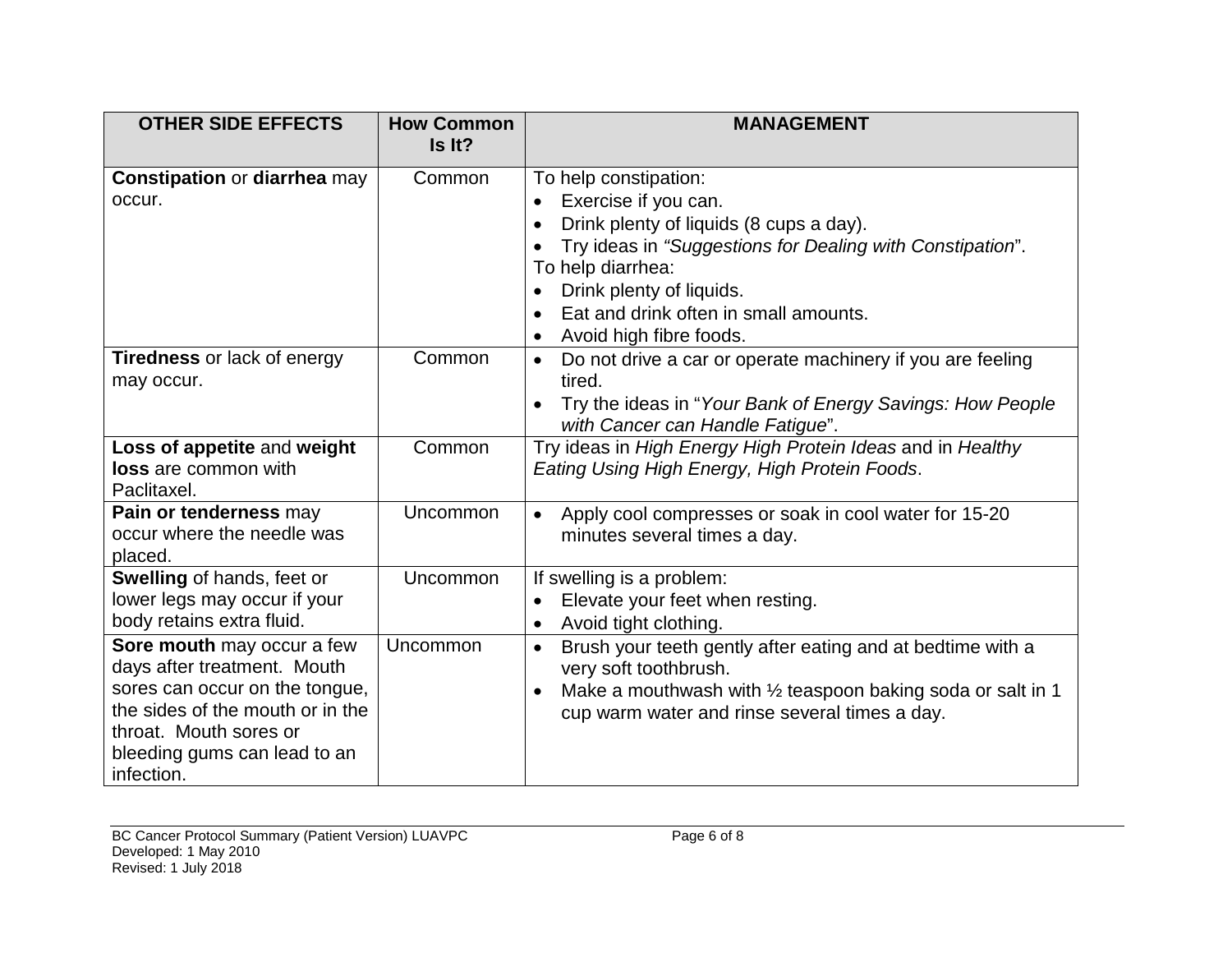## **INSTRUCTIONS FOR THE PATIENT**

# **What other drugs can interact with LUAVPC?**

- Other drugs such as warfarin (Coumadin®) and phenytoin (DILANTIN®) may interact with LUAVPC. Tell your doctor if you are taking these or other drugs as you may need extra blood tests, your dose may need to be changed or your treatment may need to be held for a few days.
- Check with your doctor or pharmacist before you start taking any new prescription or non-prescription drugs.

# **Other important things to know:**

- The drinking of alcohol (in small amounts) does not appear to affect the safety or usefulness of this treatment.
- This treatment may cause sterility in men and menopause in women. If you plan to have children, discuss this with your doctor before starting treatment.
- This treatment may damage sperm and may cause harm to the baby if used during pregnancy. It is best to use *birth control* while you are undergoing treatment. Tell your doctor right away if you or your partner becomes pregnant. Do not breast feed during treatment.
- Tell all doctors or dentists you see that you being treated with carboplatin and paclitaxel before you receive treatment of any form.

# **SEE YOUR DOCTOR OR GET EMERGENCY HELP IMMEDIATELY IF YOU HAVE:**

- Signs of an **infection** such as fever (over 100°F or 38°C by an oral thermometer); chills, cough, pain or burning when you pass urine.
- Signs of **bleeding problems** such as black, tarry stools, blood in urine or pinpoint red spots on skin.
- Signs of an **allergic reaction** soon after a treatment including flushing, rash, itching, dizziness, face swelling or breathing problems.

#### **SEE YOUR DOCTOR AS SOON AS POSSIBLE (DURING OFFICE HOURS) IF YOU HAVE:**

- **Changes in eyesight**.
- **Skin rash** or **itching**.
- Ringing in your ears or **hearing problems**.
- Signs of **kidney problems** such as lower back or side pain, swelling of feet or lower legs.
- Uncontrolled **nausea**, **vomiting** or diarrhea.
- Signs of **anemia** such as unusual tiredness or weakness.
- Signs of **liver problems** such as yellow eyes or skin, white or clay-coloured stools.
- **Stomach pain** not controlled by antacids or acetaminophen.
- **Numbness** or **tingling** in feet or hands.
- **Muscle or joint pain**, which is severe or bothersome.